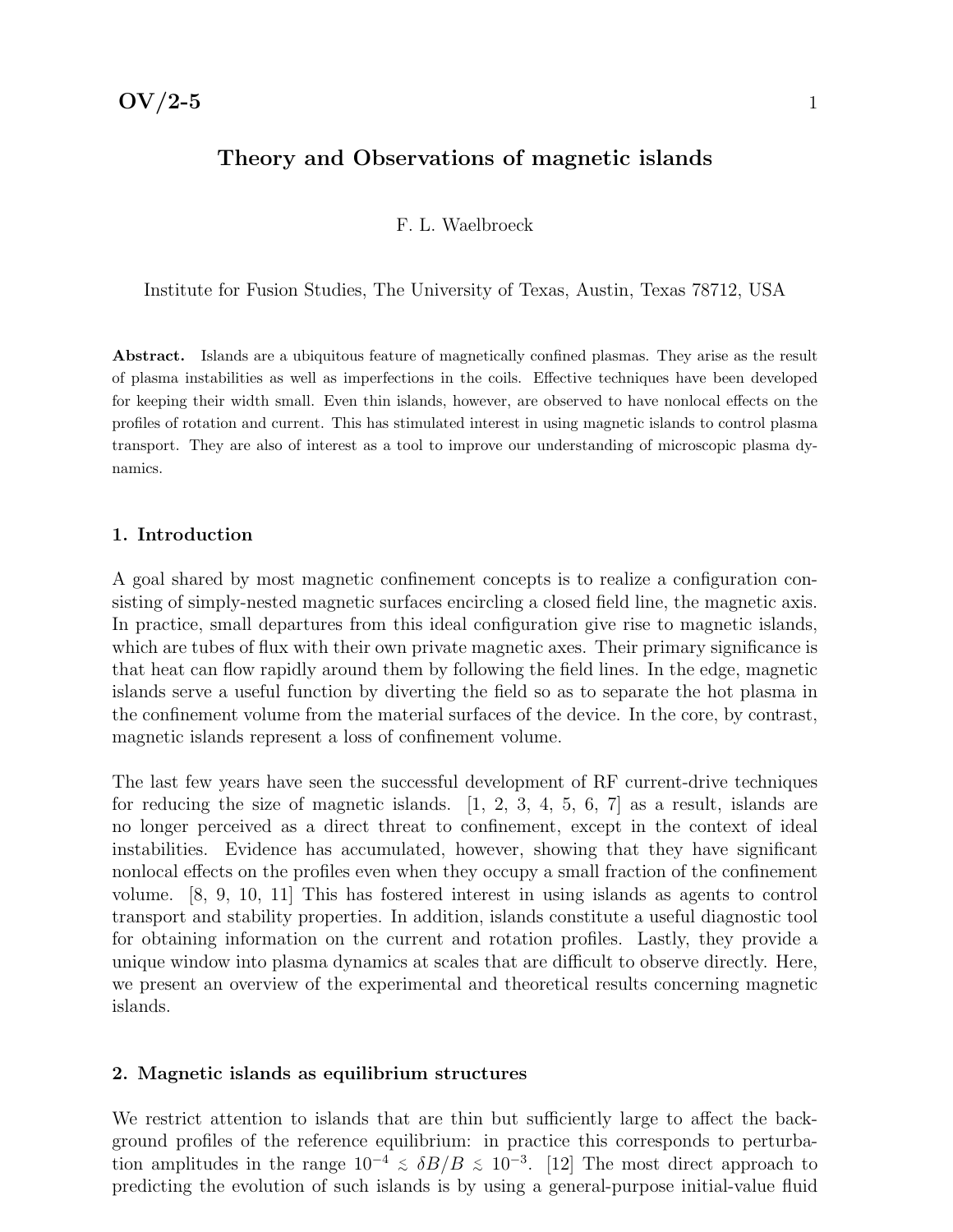code.[13, 14, 15, 16, 17] Due to the high conductivity of fusion plasmas, however, island widths generally evolve very slowly compared to the Alfv $\acute{e}$ n time. Long simulation times are also required in order to address the question of their effects on the profiles. This, together with the spatial resolution requirements, has severely restricted the scope of the problems that can be treated in this way. A more adapted approach is to use the time and space-scale separation to advantage by investigating islands from the point of view of the equilibrium and transport of 3D helical plasmas. We elaborate on this approach.

In the context of equilibrium theory, the occurrence of magnetic islands is a consequence of the current conservation law,  $\nabla \cdot \mathbf{J} = 0$ . Separating the components of the current in the directions parallel and perpendicular to the magnetic field, we note that the perpendicular component of the current,  $J_{\perp}$ , is determined by force balance,

$$
\mathbf{J}_{\perp} = B^{-1} \hat{\mathbf{b}} \times \nabla p.
$$

Substituting the perpendicular current into Ampère's law, we find a magnetic differential equation for the parallel component of the current,  $J_{\parallel}$ :

$$
\mathbf{B} \cdot \nabla (J_{\parallel}/B) = -\nabla \cdot \mathbf{J}_{\perp}.
$$

It is convenient to use field-line coordinates defined by  $\mathbf{B} = \nabla \chi \times \nabla (\zeta - q\theta)$ , where  $\theta$  and  $\zeta$  are poloidal and toroidal coordinates, respectively,  $\chi$  is a poloidal flux function, and q is the safety factor. Fourier expansion using these coordinates yields the solution

$$
\left[\frac{J_{\parallel}}{B}\right]_{m,n} = \frac{\mu_0 p'}{\langle B^2 \rangle} \sum_{m,n} \frac{\mathcal{G}_{m,n}(q)}{m-nq} + \hat{J}_{m,n} \delta(q-m/n),\tag{1}
$$

where  $\mathcal G$  is a geometrical coefficient, the m, n subscripts denote the Fourier coefficients of the corresponding variables, and the  $J_{m,n}$  are integration constants. Except in perfectly symmetric systems, the  $\mathcal{G}_{m,n}$  do not vanish and the parallel component of the current is singular on every flux surface with a rational safety factor q.

As a consequence of plasma resistivity, the current singularities bring about magnetic reconnection and the breakup of the resonant magnetic surfaces into island chains. The primary object of island theory is to calculate the width and either the phase (for externally produced asymmetries) or the rotation frequency (for spontaneous symmetry-breaking bifurcations) of the resulting islands. It is important to keep in mind, however, that the width of the island is not merely a local property but that it measures the amplitude of the "tearing" component of the wavefunction in the entire device. In fact, islands were first observed in tokamaks through oscillations of the magnetic field at the edge, the so-called Mirnov oscillations.

Due to the singular nature of the perturbation, it is necessary to separate the calculation in thin layers centered on the resonant surfaces from that outside these layers. Asymptotic matching of the solutions in the layers to the exterior solutions completes the determination of the perturbed equilibrium. Within the layer, the MHD model is generally inadequate but the analysis is facilitated by an expansion based on the thinness of the layer,  $q - m/n \ll 1$ . Outside the layer, by contrast, the MHD model gives a good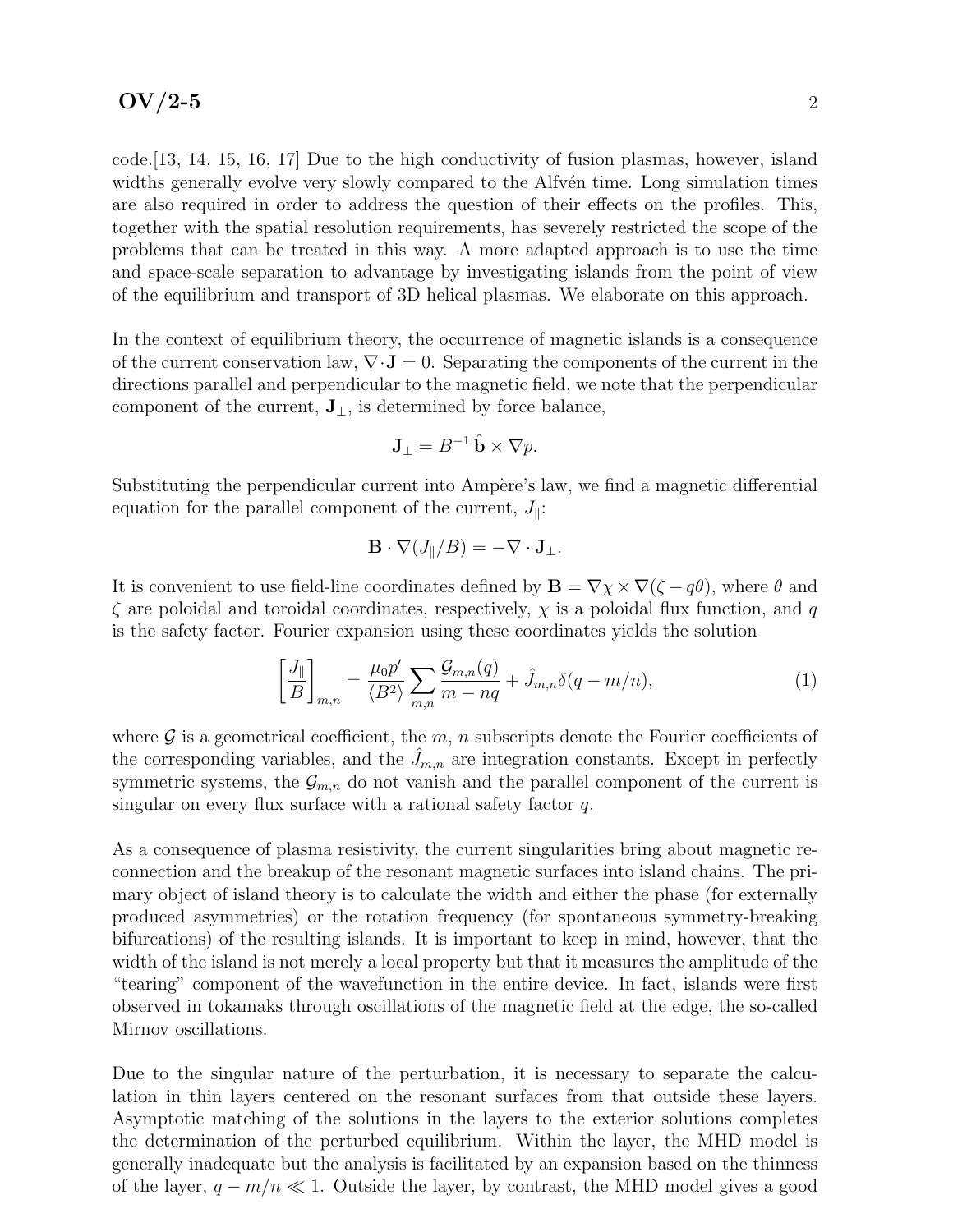description of the distortion of the equilibrium, but in order to address the effect of the island on the profiles it must be supplemented by a transport calculation. [9]

The helical equilibrium outside the layer is sensitive to the imposed geometry as well as to the current and pressure profiles, so that its calculation generally requires a numerical approach. In nominally symmetric devices, it is appropriate to linearize about the unperturbed equilibrium. The standard code for calculating the perturbed equilibrium is the venerable PEST-III, which calculates both the tearing-parity and twisting-parity (interchange) wave-functions in tokamaks with an axisymmetric boundary condition.[18] A simplified picture of PEST-III's function is that for a given toroidal mode number  $n$ and an equilibrium with  $M$  singular surfaces, it calculates a matrix relating the  $M$  amplitudes  $J_{m,n}$  of the delta functions in Eq. 1 to the amplitudes of the reconnected flux in the M magnetic islands at the singular surfaces. In the special case where the toroidal mode number  $n$  and the profile of the safety-factor are such that the plasma contains only one resonance, the matrix reduces to a single element, the well-known  $\Delta'$  parameter. [19] An important property of this parameter is that it grows without bounds as the plasma approaches ideal marginal stability (as a result of rising  $β$ , for example). [16] This is a manifestation of the approach of an equilibrium bifurcation. An ongoing effort to replace PEST-III by a code that accounts for the geometry of the coils and uses more advanced numerical techniques is making steady progress. The current embodiment of this effort, the Ideal Perturbed Equilibrium Code (IPEC), calculates the ideal wavefunctions in the presence of resonant magnetic perturbations driven by field errors and control coils. [20] Among other applications, IPEC enables the optimization of the design of error-field correction coils. [21]

In stellarators, by contrast, the reference-state itself contains current singularities but their amplitude is minimized by design. Stellarator equilibrium codes separate into those that assume simply nested magnetic surfaces, such as VMEC, [22] and those that allow for magnetic islands, such as HINT and PIES. [23] Simulations with the HINT code have shown that the geometry of the exterior region can lead to island healing.[24] Such a healing mechanism is distinct from that predicted by the layer theory, the latter depending only on the local value of the magnetic well at the resonant surface. [25, 26, 27] Generally speaking, global island codes serve to identify the qualitative effects of the overall geometry. Their partial or complete omission of effects that are important in the layer, however, such as convective transport near the separatrices, polarization currents, and the role of viscosity on the phase of the island, prevents them from predicting the observed island widths and can lead to differences in their results. [23] Unfortunately, there is no existing framework for coupling global and layer calculations in Stellarators.

Turning our attention to the singular layer, we note that the analysis in this region is facilitated by the fact that, for thin islands, the flute ordering applies:

$$
k_{\parallel} \ll k_{\perp}.\tag{2}
$$

Note in the nonlinear regime, the flute ordering implies that the non-resonant sidebands are smaller than the resonant harmonics by a factor of  $k_{\parallel}/k_{\perp}$ . The flute ordering also underlies the gyrokinetic equation, so Eq. 2 implies that gyrokinetic codes are applicable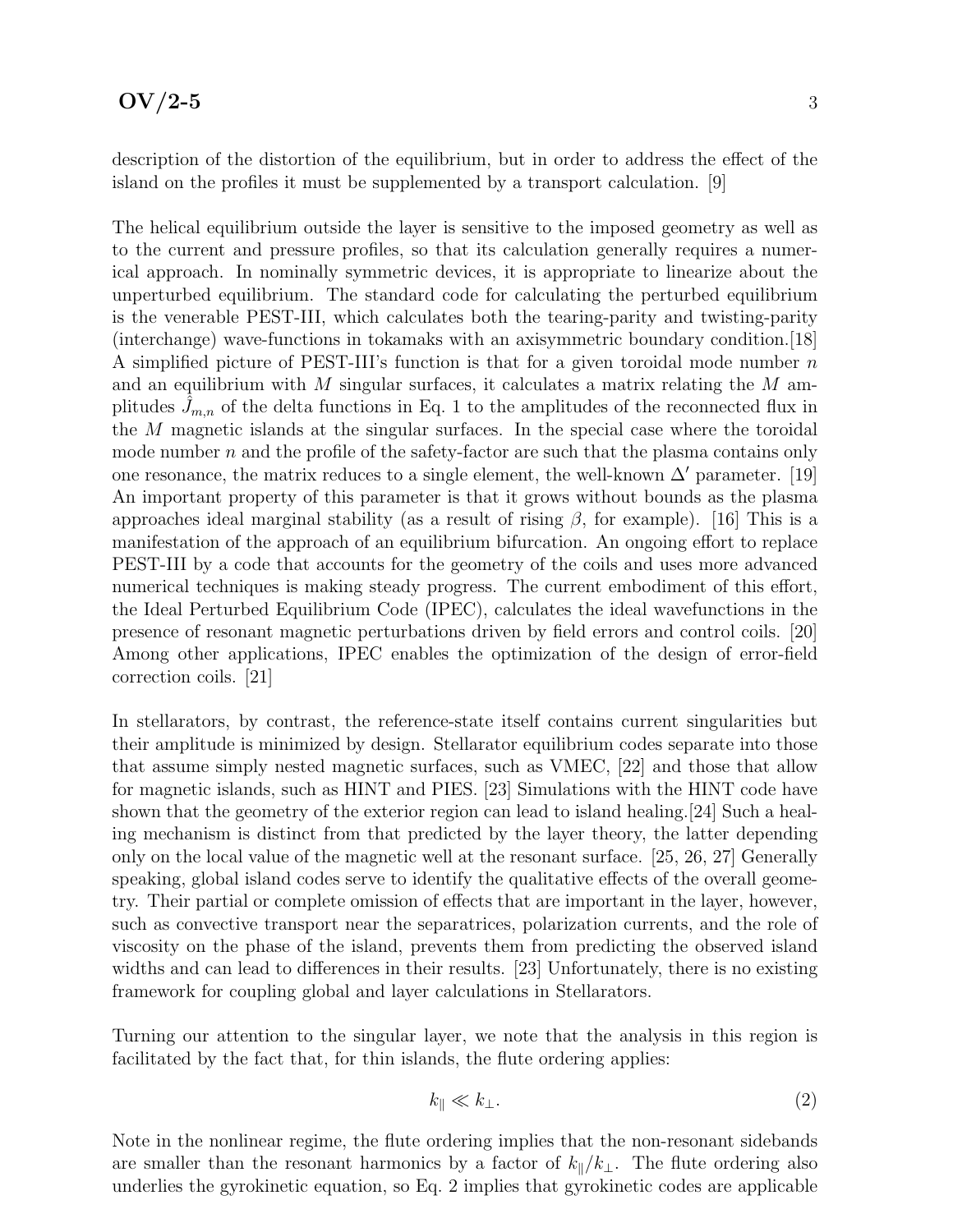in the layer region. For long wavelength modes ( $k_{\theta}r_s \sim 1$ , where  $r_s$  is the radius of the singular surface), the gradients of the perturbations are approximately perpendicular to the flux surfaces. In principle, this allows for a 1.5D treatment [28, 29] but in practice numerical simulations are often carried out in 2D slab geometry. [30, 31, 32]

The theory divides into two regimes depending on the width of the island. The first regime applies when the width of the island is such that the perpendicular transport dominates over the parallel transport. In this regime, quasi-linear theory applies and leads to the description of the shielding of small resonant magnetic perturbations by flowing plasmas and of the failure of shielding manifested by mode penetration. The second regime, when parallel transport dominates, describes fully developed islands such as snakes [33] and the islands created in the edge of stellarators. In this second regime, the island modifies the equilibrium profiles giving rise to flattening and sometimes local peaking of the profiles around the O-point. We describe both regimes in turn.

### 3. Shielding and penetration of resonant magnetic perturbations

When the plasma rotation exceeds the rate of reconnection at the resonant surface, reconnection is inhibited. [34, 35, 36] The resulting perturbation is reduced from its amplitude in the absence of rotation by a factor of  $H^{-1/3}(\omega_A/\omega)$  where  $\omega$  and  $\omega_A$  are the rotation and Alfvén frequencies, and  $H = (\eta \nu)^{-1/2}$  is the Hartmann number. The flowing plasma exerts a viscous force on the suppressed island resulting in a phase shift between it and the current. The viscous force is opposed by an electromagnetic force that is concentrated in the resonant layer and acts as a brake on the rotation. This resonant electromagnetic force is augmented by a neoclassical drag that is distributed across the entire plasma. Analysis of braking observations on JET and NSTX indicate that the neoclassical drag dominates the braking process. [9, 37]

A crucial feature of the resonant braking force is that it exhibits a minimum as a function of the rotation velocity. The viscous force exerted by the plasma, by contrast, is a monotone decreasing function of the rotation velocity that vanishes when the plasma is rotating at its natural velocity, i.e. at its velocity in the absence of resonant magnetic perturbation (RMP). It follows from the shape of the two force curves that the balance between the viscous and electromagnetic forces exhibits a tangent bifurcation as the amplitude of the RMP increases. Beyond the tangent bifurcation point, the island grows rapidly up to a width comparable to the vacuum width. At the same time, the plasma rotation adjusts so as to satisfy the no-slip as well as the frozen-in conditions. The bifurcation is known as mode penetration. [35, 38]

Mode penetration imposes conflicting requirements on the design of the error-field control coils for ITER. Avoidance of low-density locked modes (LDLM) requires minimizing the amplitude of the magnetic perturbations that are resonant in the core. The tolerances for error fields become more stringent during operation above the no-wall stability limit due to the amplification of the braking force in this regime.[39, 40, 41] On the other hand, a recently developed technique for the mitigation of Edge Localized Modes (ELM)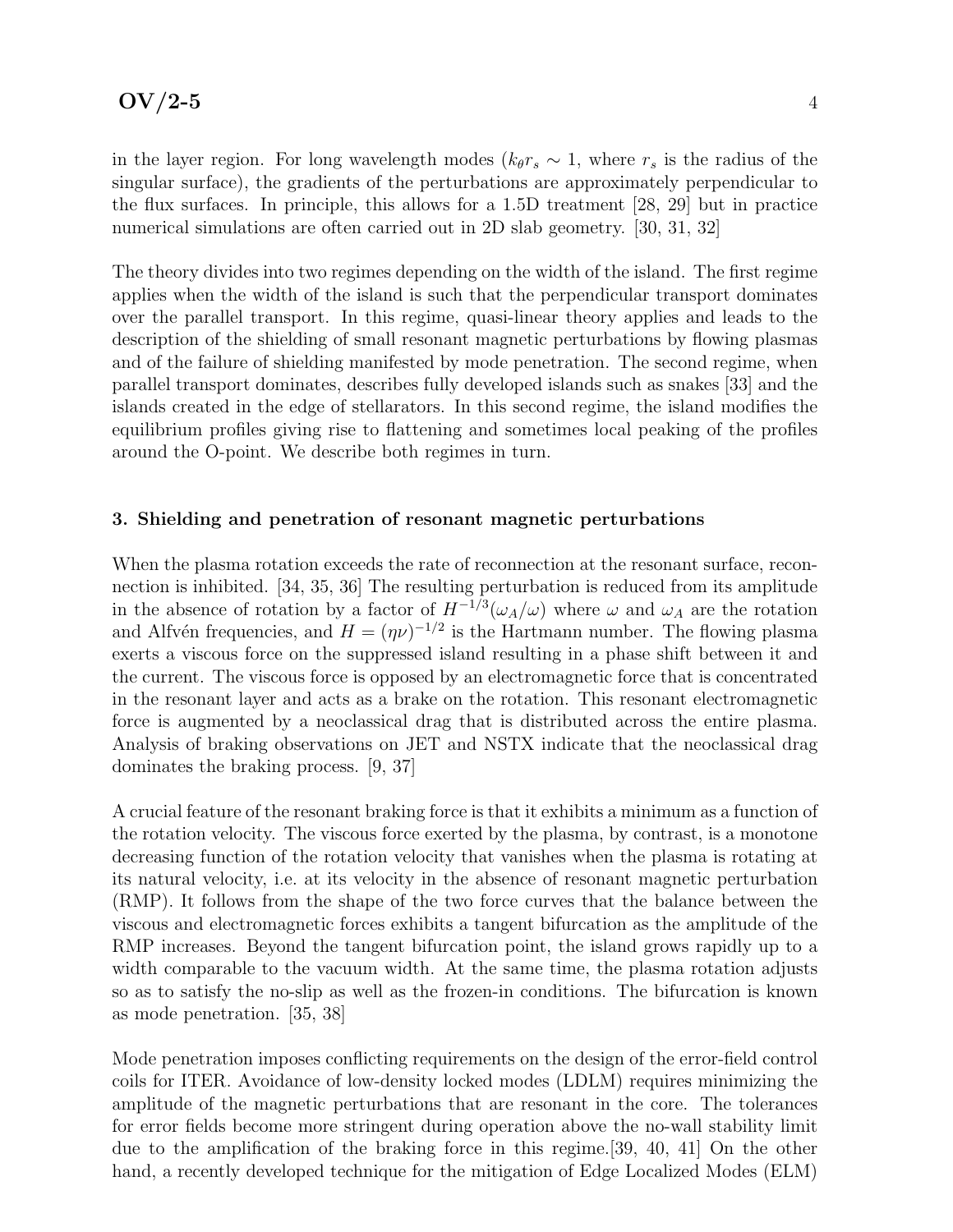uses the penetration of RMP in the plasma edge to broaden the H-mode pedestal. [42, 43] The importance of ELM mitigation for ITER is motivating intense interest in the modeling of mode penetration and rotation braking by RMPs. An intriguing feature of the observations is the preservation and sometimes steepening of the electron temperature pedestal during the application of the RMP. A possible explanation of this effect is that the very high electron diamagnetic flows in the electron pedestal screens the perturbation, locally preserving good flux surfaces. [44]

At the onset of penetration the effect of the RMP on the profiles other than that of velocity is small. As the island grows to saturation, however, it modifies the remaining profiles. The next section describes the interaction between the profiles and the magnetic island in the case of penetrated RMP as well as for spontaneous tearing modes such as the NTM.

### 4. Transport in magnetic islands

The primary question regarding unscreened magnetic islands is their effect on the profiles of density, temperature, current, and rotation velocity. The changes in the profiles determine the effect of the island on overall confinement, and they determine whether the island grows or decays. Our understanding of the effect of the profiles on the island amplitude informs the methods used for avoiding islands as well as for suppressing them with RF current-drive and heating.

To evaluate helical equilibria with islands, the first obstacle we must confront is the interdependence of the profiles and the island width. Fortunately, in ideally stable equilibria the perturbed helical current is small compared to the background current. As a result, the variation across the layer of the resonant Fourier component of the helical flux,  $\psi_{m,n}$ , is small. The approximation that consists in neglecting this variation is known as the "constant- $\psi$ " approximation. This approximation greatly facilitates the analysis and interpretation of observations. It implies that just two parameters specify the magnetic geometry: the amplitude  $\psi_{m,n}$  and phase  $\phi$  of the resonant perturbation (for a rotating island,  $d\phi/dt = \omega t$ . The helical flux takes the form

$$
\psi = B_0 x^2 / 2L_s + \tilde{\psi}_{m,n} \cos(m\theta - n\zeta - \phi),\tag{3}
$$

where x is the distance from the resonant surface,  $L_s$  is the shear length, and  $B_0$  is the background field. Equation (3) implies that the width of the island is  $W = 4\sqrt{\psi_{m,n}L_s/B_0}$ .

The constant- $\psi$  approximation leads to the following simple expression of the matching condition between the resonant layer and the exterior solution:

$$
\Delta'_{m,n}\psi_{m,n} = \int dx \oint \frac{d\theta}{\pi} J \exp[i(m\theta - n\zeta - \phi)]. \tag{4}
$$

where  $\Delta'_{m,n}$  is the matching parameter from the exterior solution. The helical current in Eq. (4) includes the perturbed conduction, bootstrap, polarization, Pfirsch-Schlüter, and the beam- and RF-driven currents. A solution method is now apparent: the first step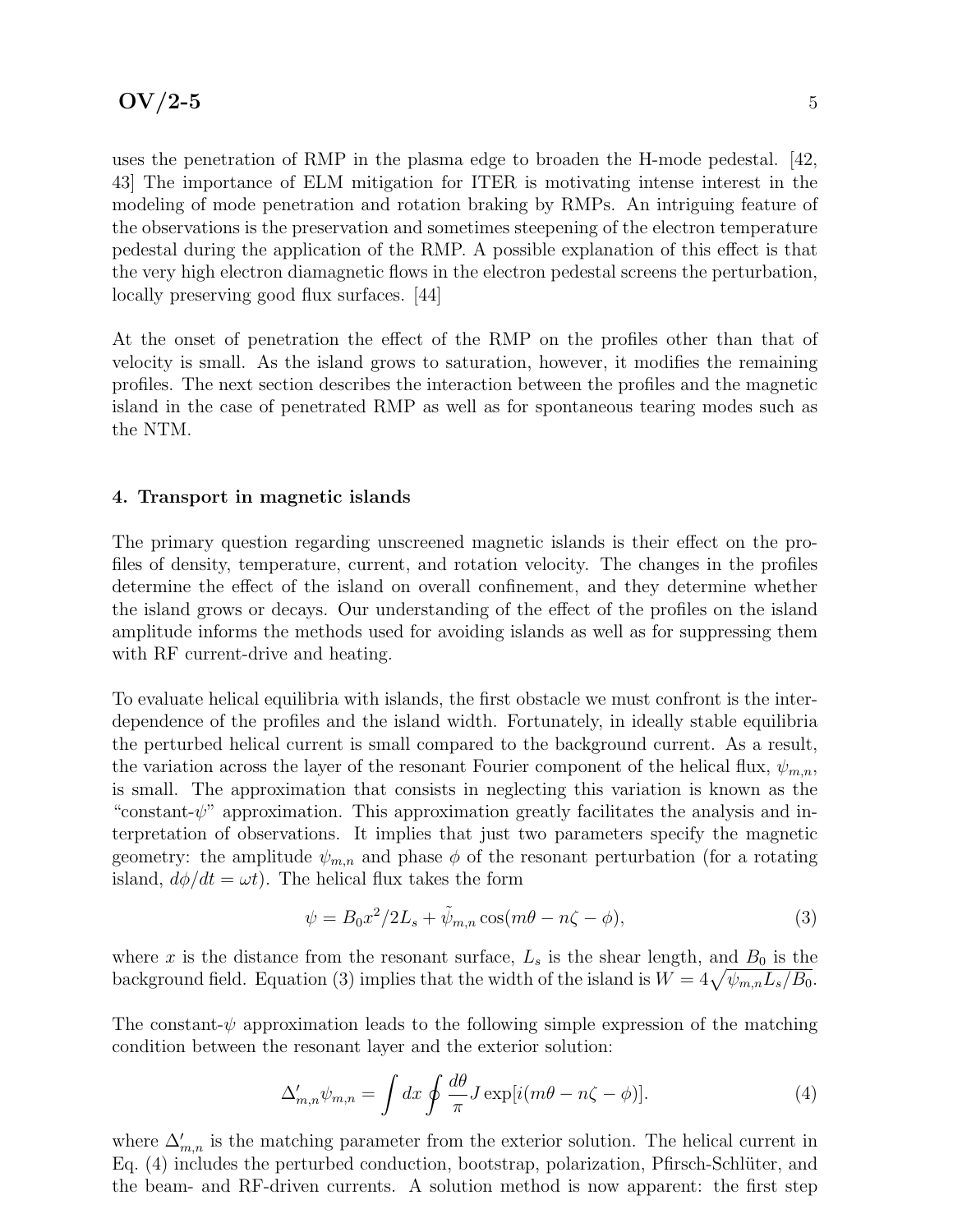consists in solving the transport problem in the geometry specified by Eq. (3). The second step consists in using the result of the transport calculation to evaluate the integral in Eq. (4). Separating the contributions to the current from the time derivatives of  $\psi_{m,n}$ and  $\phi$  leads to the evolution equations for the components respectively in phase and in phase-quadrature with the reconnected flux,

$$
\frac{\tau_R}{r_s^2} \frac{dW}{dt} = \Delta' + \Delta(W, \omega); \tag{5}
$$

$$
\frac{d^2\phi}{dt^2} = F_t(W,\omega). \tag{6}
$$

The above two equations generalize the results of Rutherford. [45] The two functions  $\Delta(W, \omega)$  and  $F_t$  represent respectively the free energy available in the layer for reconnection and the acceleration of the island caused by any imbalance of lateral forces in the layer. The determination of these two functions is the central task of the singular-layer theory. In the remainder of this section we describe some of the recent progress in our knowledge of the contributions of the pressure-driven (Pfirsch-Schlüter and bootstrap) currents and of the inertia-driven (polarization) currents to these two functions.

The contributions of the Pfirsch-Schlüter [46, 25] and Neoclassical current [47, 48] to the island evolution have long been well understood in the limit of large islands. The increasing resolution in the observations of electron temperature profiles, however, have stimulated theoretical research on the degree of temperature flattening. The effects of a magnetic island on the profiles of temperature are governed by the competition between parallel transport and perpendicular transport. The role of this competition in magnetic islands is analogous to that in the scrape-off layer. The controlling parameter is the connection length, the length taken to cross a flux surface along a field line. Near the separatrix, the connection length becomes very large, reflecting the fact that the magnetic field near the X-lines is nearly parallel to the magnetic axis of the flux tube. For sufficiently long connection lengths, the parallel fluxes are no longer effective in relaxing the profiles along the field line. Equilibrium gradients may then develop within the flux surfaces.

Near the O-point of the island, the connection length  $L_c \sim L_s/kW$  where  $L_s$  is the magnetic shear length. It follows that as the island grows, there is a characteristic width above which the parallel transport dominates and the gradients become perpendicular to the flux surfaces. In the collisional regime, the equation describing the transport near the island is [45]

$$
\kappa_{\parallel} \nabla_{\parallel}^2 T + \kappa_{\perp} \nabla_{\perp}^2 T = 0.
$$

The resulting critical width is [49]

$$
W_c \sim \left(\frac{\kappa_{\parallel}}{\kappa_{\perp}} \frac{L_s}{k_{\theta}}\right)^{1/4}.
$$

In the collisionless regime, by contrast, the drift-kinetic equation governs the transport,

$$
v_{\parallel} \nabla_{\parallel} f + \nabla_{\perp} (D \nabla_{\perp} f) = 0.
$$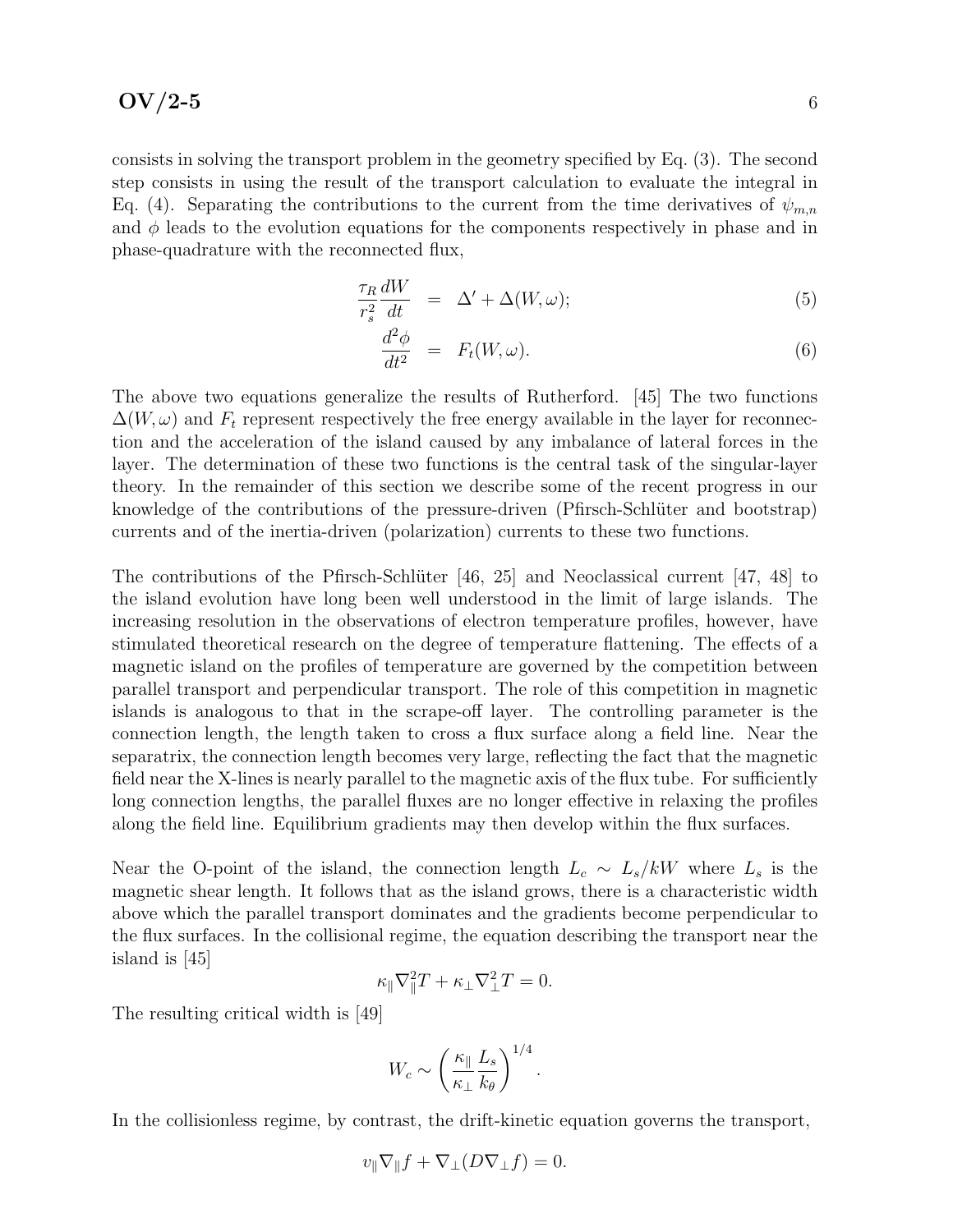### $\rm{OV}/2$ -5 7

Here  $D$  is a phenomenological quasilinear diffusion coefficient describing the effect of turbulent transport or of the mode itself. [50] The critical width is then [51]

$$
W_c = \left(\frac{DL_s}{k_{\theta}v_t}\right)^{1/3}.
$$

For  $W \gg W_c$ , the profiles inside the separatrix are flat in the absence of sources or inward pinches. Profile flattening is indeed routinely observed in experiments,[52, 53] but there are also challenging observations of profile peaking inside large islands.[54] Except for the observations of snakes in the core where the constant- $\psi$  approximation fails, [33] most of the observations of peaking are for islands near the edge where the effects of sources such as radiation and charge exchange are likely to play a role. The cause of profile peaking is presumably a combination of very good confinement and an inward pinch, but there is scant existing theory.

Another contribution to the island evolution integrals (5)-(6) that has received recent attention is that of the polarization current. The corresponding theory applies to rotating as well as locked islands, and to islands located in the core as well as in the edge. The polarization current results from the acceleration of the plasma as it flows along the Laval nozzle formed by the distorted flux surfaces outside the sepraratrix. The vector product of the acceleration and the magnetic field gives rise to a well-known ion drift with non-vanishing divergence. A parallel current must accompany this drift to maintain quasi-neutrality. This parallel current mediates the effect of the plasma flows on the island evolution.

In order to determine the distribution of the polarization current, it is necessary to know the velocity of the plasma flow with respect to the island. Since the ions and electrons experience opposite diamagnetic drifts, they cannot both be at rest with respect to the island. In order to facilitate the discussion of the relative velocity of the island with respect to the electron and ion fluids, it is convenient to express all velocities in a frame where the background electric field vanishes. In this frame it is straightforward to show that the velocity of the island depends on the degree of profile flattening inside the separatrix. [55] This follows from the frozen-in and the no-slip conditions. The frozen-in condition expresses the fact that the separatrix traps the electron fluid whenever  $W > \rho_s \sqrt{C}$  where  $C = (L_s/L_n)^2(\nu_e/\omega_{*e})(m_e/m_i)$  is a measure of the collisionality (the bound on C defines the semi-collisional regime). [56] The no-slip condition, by contrast, expresses the fact that the much greater viscosity of the ion fluid compared to the electron fluid results in the continuity of the ion velocity across the separatrix. These two conditions lead to the following expression for the island velocity  $u$ :

$$
u = v_{De}^{\text{in}} + v_{Di}^{\text{out}} - v_{Di}^{\text{in}},
$$

where the  $v_{Ds}$  are the diamagnetic drifts, the index  $s = i$ , e labels the species, and the superscripts indicate on which side of the separatrix the quantity is measured. To avoid unnecessarily burdening the notation, we assume that the island is sufficiently wide that the electron temperature is fully flattened inside the separatrix. We further assume that the degree of flattening of the ion temperature is equal to that of the density. The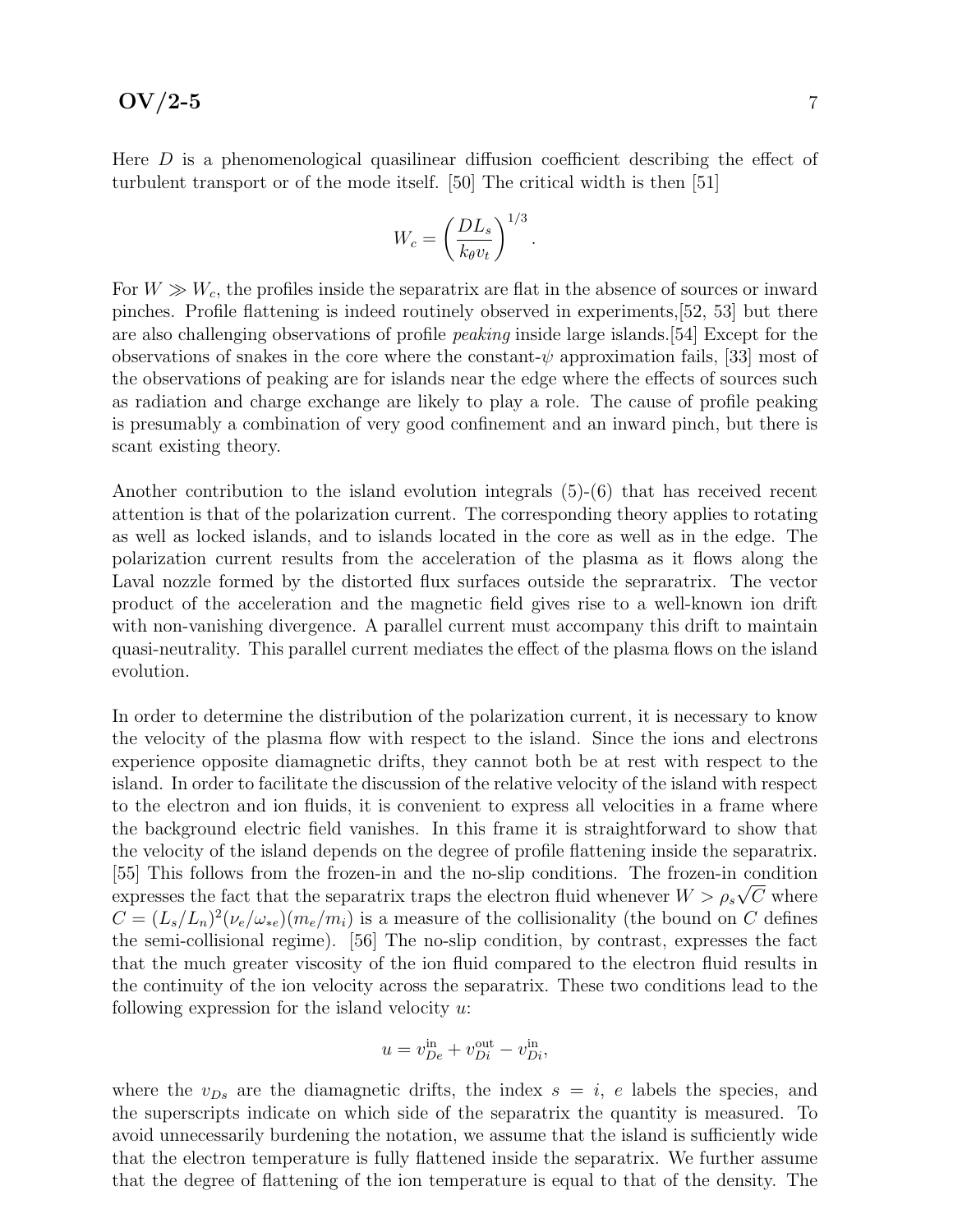diamagnetic velocities are then

$$
v_{Ds}^{\text{in}} = f v_{Ds}^{\text{out}},
$$

where  $f$  is a flattening factor varying between 0 and 1 that describes the ratio of the density gradient at the O-point of the island to the density gradient in the reference state. Substituting the diamagnetic drifts into the equation for the island velocity yields

$$
u = f v_{*e}^{\text{out}} + (1 - f) v_{*i}^{\text{out}},
$$

We see that islands that are sufficiently thin for the density and ion temperature gradient to be maintained  $(f = 1)$  propagate at the electron diamagnetic drift velocity. Note that electrons outside the separatrix, however, are propagating at  $1+\eta_e$  times the diamagnetic velocity, where  $\eta_s$  is the ratio of the background density scale-length and the temperature scale-length of species s. In the opposite limit of large islands in which the ion pressure is fully flattened (f = 0), the island propagates at the ion pressure drift velocity, or  $-(1+\eta_i)$ time the drift velocity. That is, the ions outside the separatrix are at rest with respect to the island.

The above discussion leaves unanswered the question of the characteristic width  $W_f$  for density flattening. This question is controversial and estimates have ranged by more than an order of magnitude, from the semi-collisional boundary  $W_f \sim \rho_s \sqrt{C}$  [31] to the driftacoustic width  $W_f \sim \rho_s L_s/L_n$  at which the drift wave couples with ion-acoustic waves.[57] Numerical results for  $C < 1$ , however, suggest that the coupling of the island to drift waves can flatten the profiles even in the absence of ion-acoustic waves, for  $k_{\parallel}c_{s} \ll \omega_{*}$ . An estimate consistent with the available theoretical results is  $W_f \sim \rho_s \text{max}(1, C^{1/2})$ . This estimate is qualitatively consistent with observations in LHD showing that the electric field inside the  $m = n = 1$  island drops to zero for  $W \ge 1$  cm. [58, 59] It is also qualitatively consistent with other observations in the same experiment showing a clear increase of the iso-density width with collision frequency and a decrease with  $\beta$ . [53] Lastly, measurements of the rotation velocity of neoclassical tearing modes in DIII-D have found that the islands were rotating in the ion direction, consistent with ion pressure flattening. [60]

It is natural to expect the polarization drift to become vanishingly small for island of width  $W \geq W_f$ , since these islands are co-rotating with the ions. Surprisingly, numerical simulations in the collisional regime,  $C \gg 1$ , show that this is not the case. [32] Instead, the polarization current exhibits a pronounced resonance when the island width is such that the drift wave couples strongly to ion-acoustic waves. That is, the resonance occurs for  $\omega_* = k_{\parallel}c_s$ , or  $W = \rho_s L_s/L_n$ . Analysis of the diffusion of momentum in an island with fully flattened profile shows that the resonance manifests itself as a singularity of the Reynolds stress appearing in the diffusion equation. [61] This is reminiscent of the role of sonic flows in the scrape-off layer. In the case of islands, the resonance is robustly stabilizing and may determine the effective threshold for the onset of neoclassical tearing modes.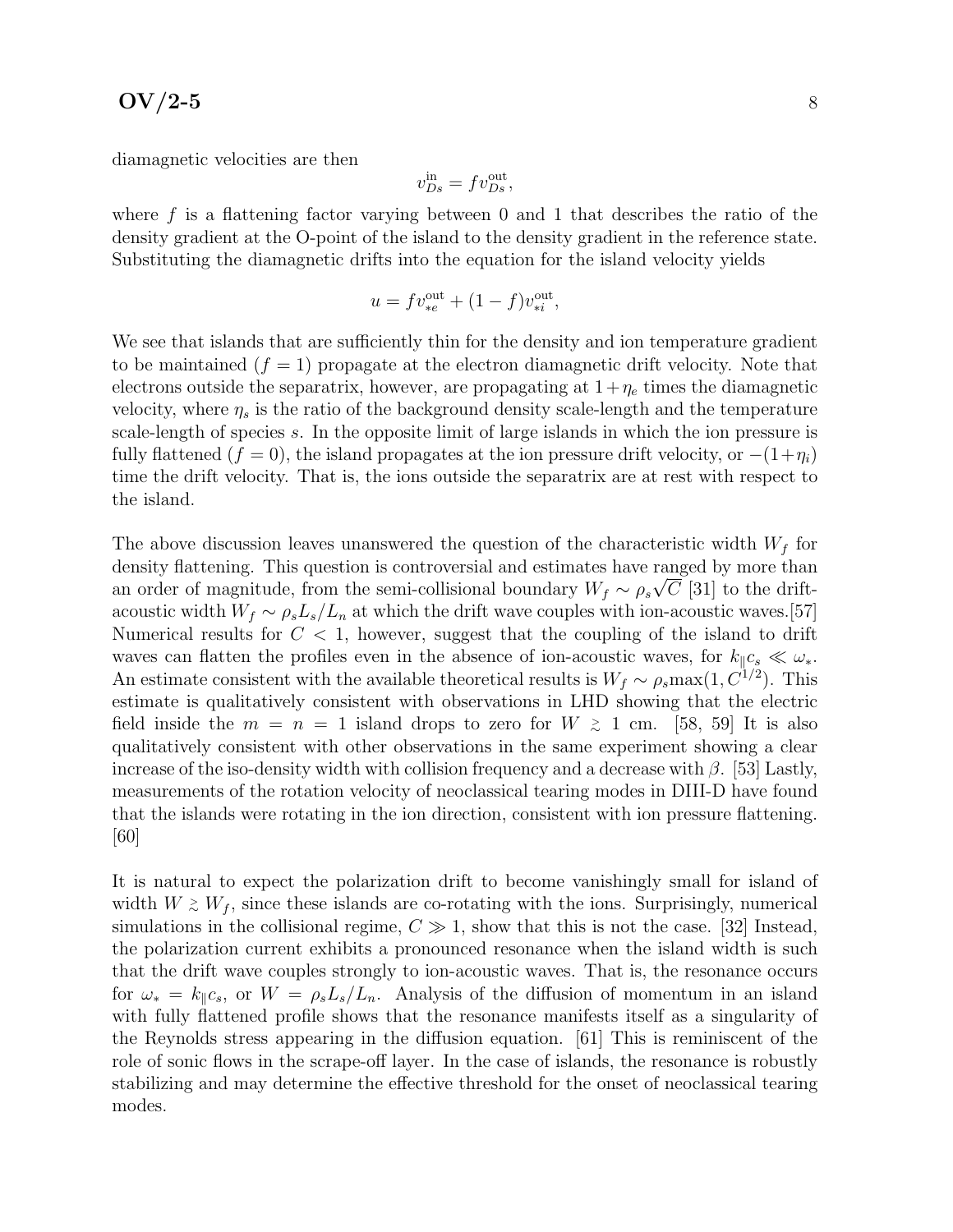### 5. Discussion

The control of magnetic islands has progressed to the point that they no longer present a substantial threat to the confinement of fusion plasmas. As a result, the focus of research has shifted to using islands as the agents as well as the subjects of plasma control systems. Examples include the use of islands for driving current in the core, [8] for mitigating ELMs, [42] and for controlling transport in the edge of stellarators. [52]

Theory has played an important role in developing our present abilities with regard to magnetic islands. In addition to predicting pressure-driven healing in stellarators [25] and the growth of neoclassical tearing modes in tokamaks, [47] theoretical understanding has guided the development of techniques for using RF current drive to suppress islands. [62] Although analytic results and simulations have proven to be useful guides for interpreting experiments and providing qualitative predictions, much work remains to be done in order to achieve quantitative prediction capabilities. The renewed interest in the development of computational tools for predicting the effects of external coils on three-dimensional waveforms [20] is encouraging in view of the limitations affecting initial value codes. In the near term, however, the progress demonstrated by initial value codes with regard to the performance of two-fluid time steppers [14, 15] and anisotropic heat transport [63, 64] is likely to place them at the forefront of advances in our understanding of island physics.

Research funded by the US Department of Energy under contracts # DE-FG03-96ER-54346 and DE-FC02-04ER54785.

# References

- [1] ZOHM, H., Phys. Plasmas 4 (1997) 3433.
- [2] GANTENBEIN, G. et al., Phys. Rev. Lett. 85 (2000) 1242.
- [3] PETTY, C. et al., Nucl. Fusion 44 (2004) 243.
- [4] ISAYAMA, A. et al., Nucl. Fusion 47 (2007) 773.
- [5] YU, Q. et al., Phys. Plasmas **11** (2004) 1960.
- [6] HUMPHREYS, D. A. et al., Phys. Plasmas 13 (2006) 056113.
- [7] WESTERHOF, E. et al., Nucl. Fusion 47 (2007) 85.
- [8] CHU, M. S. et al., Phys. Plasmas 13 (2006) 114501.
- [9] LAZZARO, E. et al., Phys. Plasmas 9 (2002) 3906.
- [10] HAYE, R. J. L. et al., Phys. Plasmas 1 (1994) 373.
- [11] HAYE, R. L. et al., Nucl. Fusion 33 (1993) 349.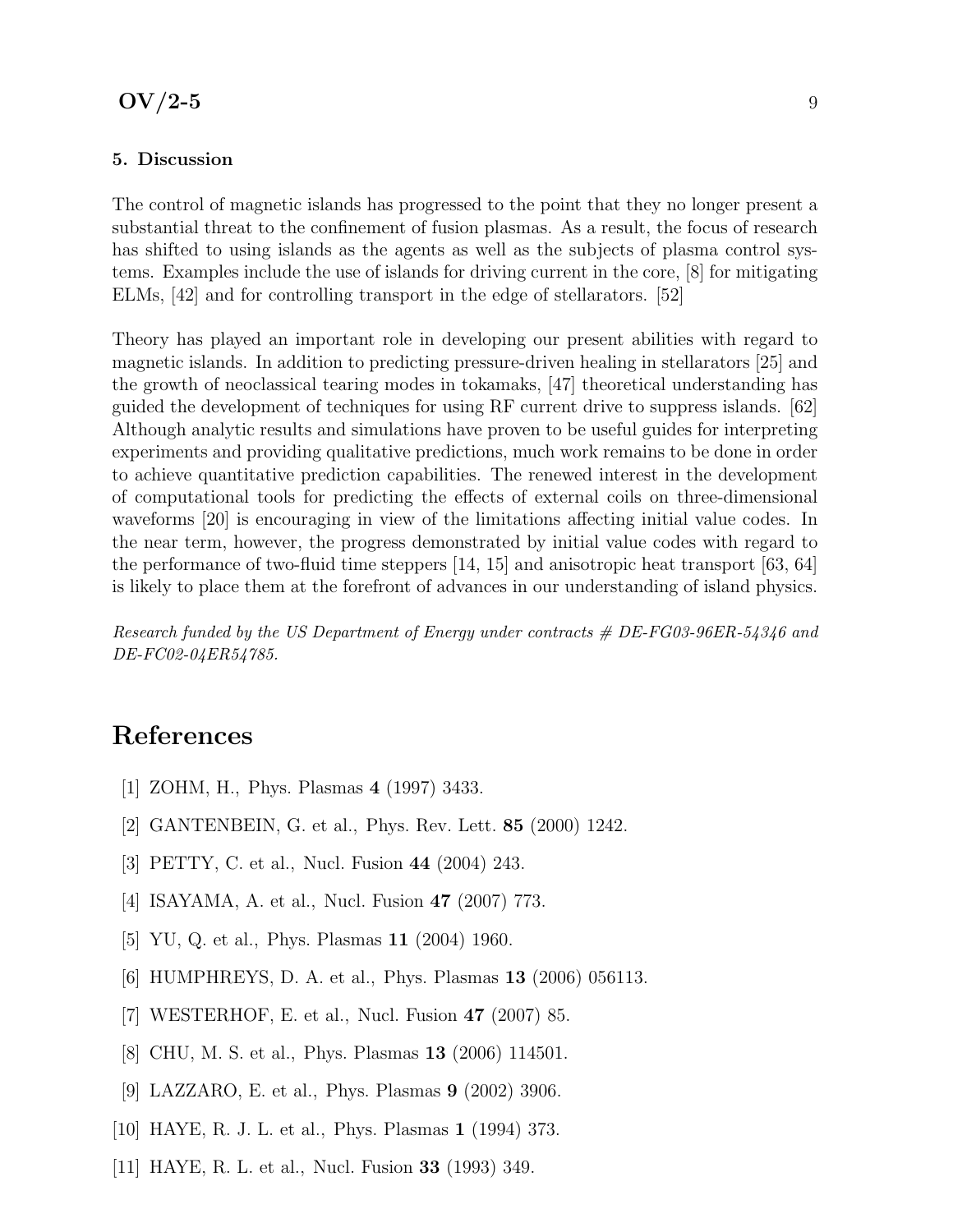# $\rm{OV}/2$ -5 10

- [12] HAYE, R. J. L. et al., Phys. Fluids B 4 (1992) 2098.
- [13] SUGIYAMA, L. E. et al., Phys. Plasmas 7 (2000) 4644.
- [14] STRAUSS, H. et al., Nucl. Fusion 44 (2004) 1008.
- [15] MURPHY, N. A. et al., Phys. Plasmas 15 (2008) 042313.
- [16] BRENNAN, D. P. et al., Phys. Plasmas 9 (2002) 2998.
- [17] BRENNAN, D. P. et al., Phys. Plasmas 10 (2003) 1643.
- [18] GRIMM, R. C. et al., Resisitve instabilities in tokamak geometry, in Plasma Physics and Controlled Nuclear Fusion Research, 1982, volume 3, pages 35–47, International Atomic Energy Agency, Vienna, 1983.
- [19] FURTH, H. P. et al., Phys. Fluids 16 (1973) 1054.
- [20] KYU PARK, J. et al., Phys. Plasmas 14 (2007) 052110.
- [21] PARK, J.-K. et al., Nucl. Fusion 48 (2008) 045006 (8pp).
- [22] HIRSHMAN, S. P. et al., J. Comp. Phys. 96 (1991) 99.
- [23] NAKAMURA, Y. et al., Nucl. Fusion 44 (2004) 387.
- [24] NARIHARA, K. et al., Phys. Rev. Lett. 87 (2001) 135002.
- [25] CARY, J. R. et al., Phys. Fluids 28 (1985) 1392.
- [26] HEGNA, C. C. et al., Phys. Fluids B: Plasma Physics 1 (1989) 392.
- [27] BHATTACHARJEE, A. et al., Phys. Plasmas 2 (1995) 883.
- [28] CONNOR, J. W. et al., Phys. Plasmas 8 (2001) 2835.
- [29] WAELBROECK, F. L. et al., Phys. Rev. Lett. 87 (2001) 215003.
- [30] BISKAMP, D., Nucl. Fusion 19 (1979) 777.
- [31] OTTAVIANI, M. et al., Phys. Rev. Lett. 93 (2004) 075001.
- [32] FITZPATRICK, R. et al., Phys. Plasmas 13 (2006) 122507.
- [33] WESSON, J. A., Plasma Phys. and Controlled Fusion 37 (1995) A337.
- [34] FITZPATRICK, R. et al., Phys. Fluids B 3 (1991) 644.
- [35] FITZPATRICK, R., Nucl. Fusion 33 (1993) 1049.
- [36] BOOZER, A. H., Phys. Plasmas 3 (1996) 4620.
- [37] ZHU, W. et al., Phys. Rev. Lett. 96 (2006) 225002.
- [38] FISHPOOL, G. M. et al., Nucl. Fusion 34 (1994) 109.